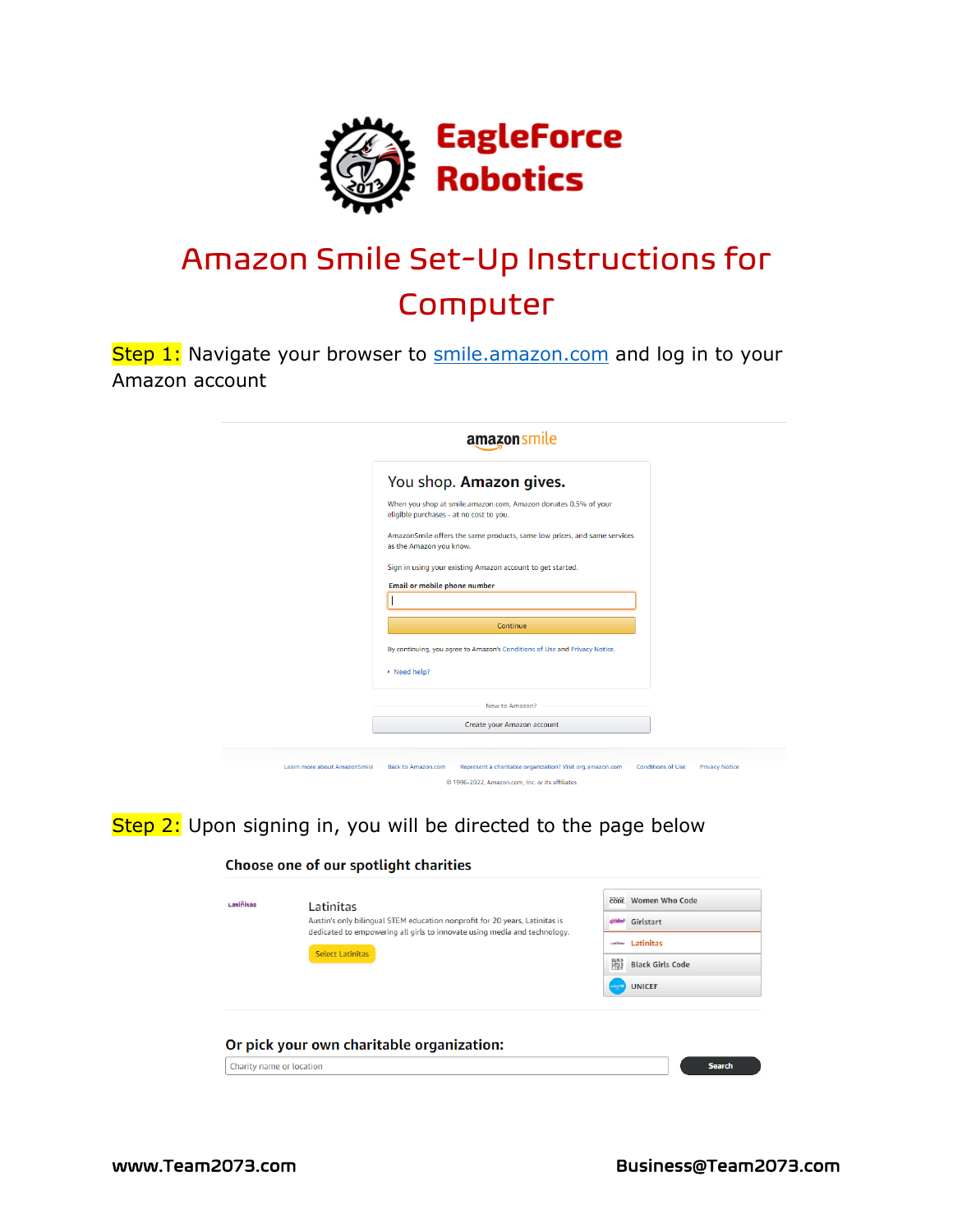Step 3: Under the heading "Or pick your own charitable organization" please enter "EagleForce Robotics" then click "Search".

#### Or pick your own charitable organization:

| Faglet<br><b>IDOTIC</b><br>--<br>-- |  |
|-------------------------------------|--|

### Step 4: From the list of charitable options, select "EagleForce Robotics"

Choose from almost a million charities, schools, and other nonprofits. We will reach out to the organization you select to ensure it is ready to accept donations from Amazon.

| All                        | <b>EagleForce Robotics</b><br>$\checkmark$                                        | <b>Search</b>           |
|----------------------------|-----------------------------------------------------------------------------------|-------------------------|
| Showing 1-1 of 1 Results   |                                                                                   | Sort by:<br>Relevance V |
| <b>EagleForce Robotics</b> |                                                                                   | Select                  |
|                            | Elk Grove, CA   Student Services and Organizations                                |                         |
|                            | The general purpose of this organization is to foster a culture of STEM See morev |                         |
|                            | $\leftarrow$ Previous<br>Next $\rightarrow$                                       |                         |

Step 5: You will be sent back to Amazon's homepage. When you shop at [smile.amazon.com](https://smile.amazon.com/) you will now see "Supporting: EagleForce Robotics" below your search bar.

| amazonsmile<br>prime                                                                                                                                                                                        | $All -$ |  |  |  |  |  |
|-------------------------------------------------------------------------------------------------------------------------------------------------------------------------------------------------------------|---------|--|--|--|--|--|
| $\equiv$ All<br>Supporting: EagleForce R > Prime Video Customer Service Buy Again Find a Gift Shopper Toolkit Coupons Groceries > Health & Household Gift Cards Pharmacy Livestreams Beauty & Personal Care |         |  |  |  |  |  |

## That's it! You are now supporting the team!

Be sure to visit **smile.amazon.com** every time you visit Amazon to make sure your eligible purchases are having a portion of its price donated to EagleForce **at no extra cost to you**!

## THANK YOU FOR SUPPORTING EAGLEFORCE!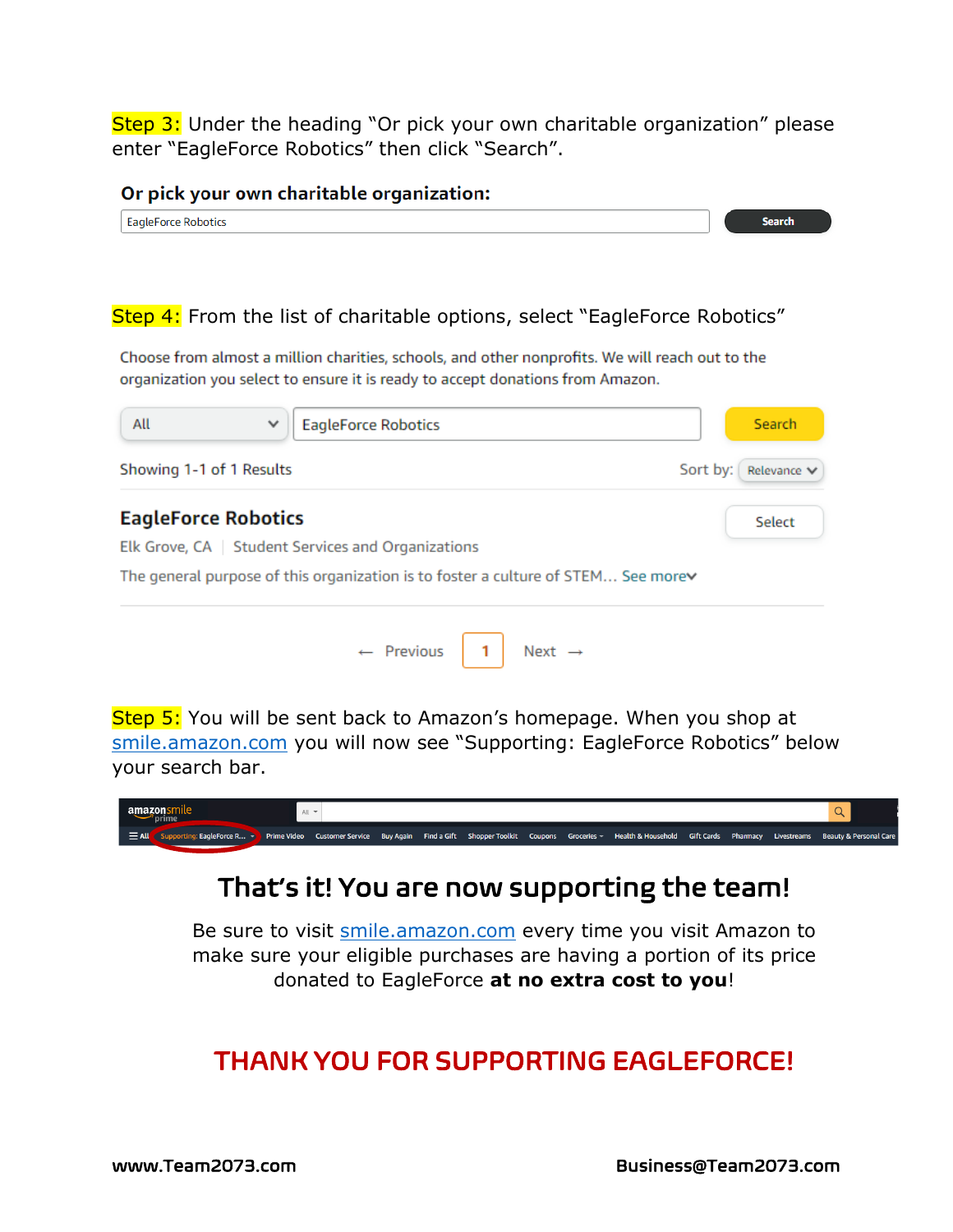## Amazon Smile Set-Up Instructions for Mobile

Step 1: Click the three lines on the bottom right hand corner and then scroll down and click settings, then proceed to AmazonSmile



Step 2: Click the dropdown arrow next to "Mobile App" and select to turn on

| 9:22 甲回同退退了巴<br>※※ 向 5 4 99%■                                          | 9:23 甲国冒魂怪【四                                                                                       | ※※ 向 3 199%■  |
|------------------------------------------------------------------------|----------------------------------------------------------------------------------------------------|---------------|
| Q Search Amazon<br>6<br>O,<br>$\leftarrow$                             | Q Search Amazon<br>$\leftarrow$                                                                    | 6<br>O,       |
| <b>Your AmazonSmile</b>                                                | <b>Your AmazonSmile</b>                                                                            |               |
| <b>EagleForce Robotics</b><br>Elk Grove, CA                            | <b>EagleForce Robotics</b><br>Elk Grove, CA                                                        |               |
| Mobile App<br>OFF $\vee$<br>NOT generating donations                   | Mobile App<br>NOT generating donations                                                             | OFF A         |
| Web browser<br>URL $\vee$<br>Type in smile.amazon.com                  | <b>Turn on AmazonSmile</b>                                                                         |               |
| Turn on AmazonSmile on this device to change your selected<br>charity. | How AmazonSmile works                                                                              | $\mathcal{P}$ |
| Your AmazonSmile Impact                                                | Web browser                                                                                        |               |
| Turn on AmazonSmile on this device to see your<br>generated donations. | Type in smile.amazon.com<br>Turn on AmazonSmile on this device to change your selected<br>charity. | URL $\vee$    |
|                                                                        | Your AmazonSmile Impact                                                                            |               |
|                                                                        | Turn on AmazonSmile on this device to see your<br>announted donations                              |               |
| Tell us what you think: AmazonSmile Feedback                           | Tell us what you think: AmazonSmile Feedback                                                       |               |
| ௮<br>بير<br>⋒<br>≡                                                     | يە<br>௮<br>⋒                                                                                       | ≡             |
| Ш<br>$\overline{\left\langle \right\rangle }$<br>n                     | <br>$\bigcirc$                                                                                     | $\langle$     |

www.Team2073.com Business@Team2073.com